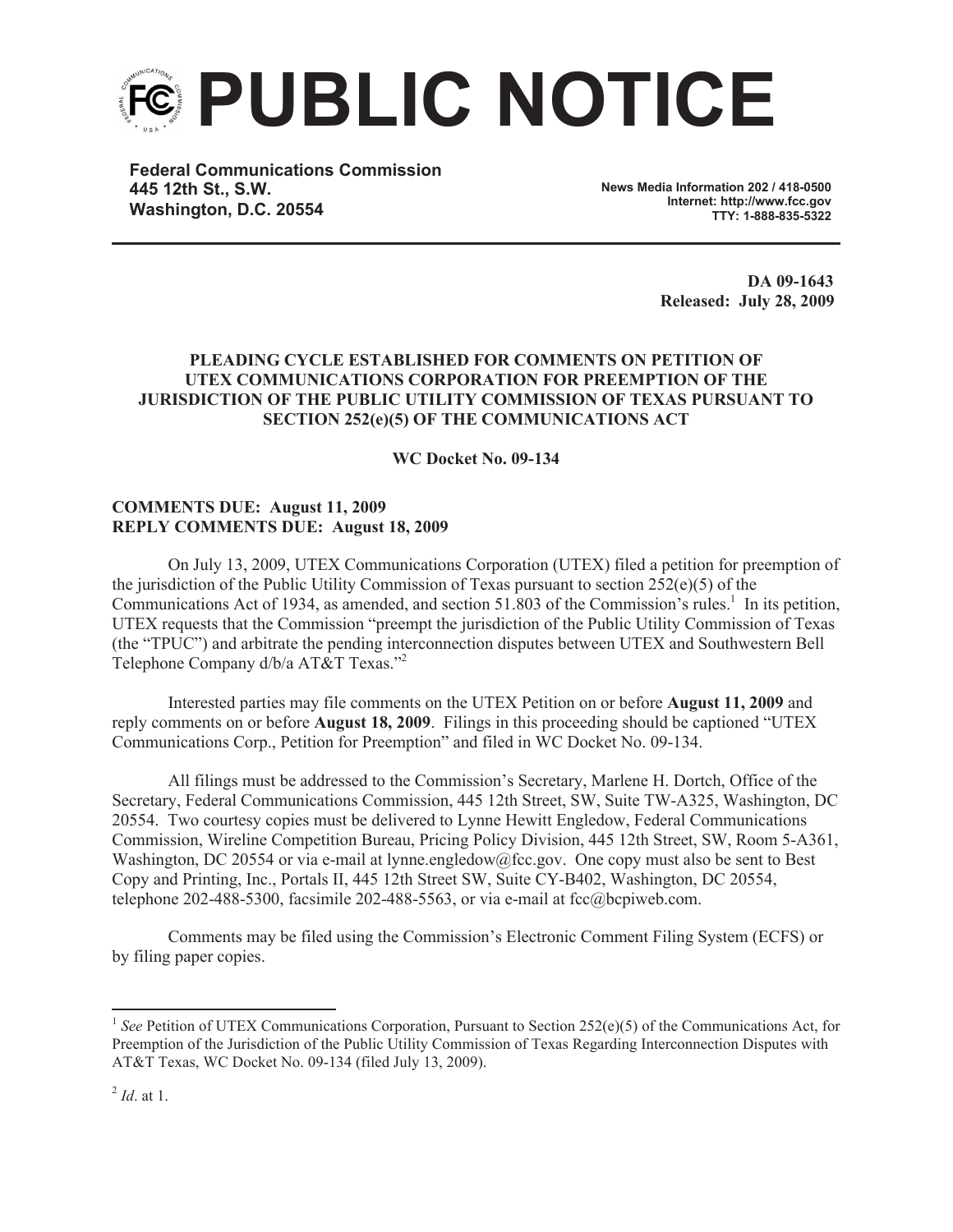- Electronic Filers: Comments may be filed electronically using the Internet by accessing the ECFS: http://www.fcc.gov/cgb/ecfs/. Filers should follow the instructions provided on the website for submitting comments.
	- o For ECFS filers, if multiple docket or rulemaking numbers appear in the caption of this proceeding, filers must transmit one electronic copy of the comments for each docket or rulemaking number referenced in the caption. In completing the transmittal screen, filers should include their full name, U.S. Postal Service mailing address, and the applicable docket or rulemaking number. Parties may also submit an electronic comment by Internet e-mail. To get filing instructions, filers should send an e-mail to ecfs@fcc.gov and include the following words in the body of the message: get form <your email address>. A sample form and directions will be sent in response.
- Paper Filers: Parties who choose to file by paper must file an original and four copies of each filing. If more than one docket or rulemaking number appears in the caption of this proceeding, filers must submit two additional copies for each additional docket or rulemaking number. **Parties are strongly encouraged to file comments electronically using the Commission's ECFS.**

Filings can be sent by hand or messenger delivery, by commercial overnight courier, or by firstclass or overnight U.S. Postal Service mail (although we continue to experience delays in receiving U.S. Postal Service mail). All filings must be addressed to the Commission's Secretary, Marlene H. Dortch, Office of the Secretary, Federal Communications Commission.

- The Commission's contractor will receive hand-delivered or messenger-delivered paper filings for the Commission's Secretary at 236 Massachusetts Avenue, NE, Suite 110, Washington, DC 20002. The filing hours at this location are 8 a.m. to 7 p.m. All hand deliveries must be held together with rubber bands or fasteners. Any envelopes must be disposed of before entering the building.
- Commercial overnight mail (other than U.S. Postal Service Express Mail and Priority Mail) must be sent to 9300 East Hampton Drive, Capitol Heights, MD 20743.
- U.S. Postal Service first-class, Express, and Priority mail should be addressed to  $445 \frac{12^{th}}{125}$ Street, SW, Washington, DC 20554.

People with Disabilities: To request materials in accessible formats for people with disabilities (braille, large print, electronic files, audio format), send an e-mail to  $fcc504@$ fcc.gov or call the Consumer & Governmental Affairs Bureau at 202-418-0530 (voice), 202-418-0432 (tty).

Filings and comments are also available for public inspection and copying during regular business hours at the FCC Reference Information Center, Portals II, 445 12th Street, SW, Room CY-A257, Washington, DC 20554. They may also be purchased from the Commission's duplicating contractor, Best Copy and Printing, Inc., Portals II, 445 12th Street, SW, Room CY-B402, Washington, DC, 20554, telephone 202-488-5300, facsimile 202-488-5563, or via e-mail at fcc@bcpiweb.com.

This Public Notice establishes certain procedural requirements relating to consideration of the petition for preemption. This matter shall be treated as a "permit-but-disclose" proceeding in accordance with the Commission's *ex parte* rules.<sup>3</sup> Persons making oral *ex parte* presentations are reminded that

<sup>3</sup> *See* 47 C.F.R. §§ 1.1200, 1.1206.